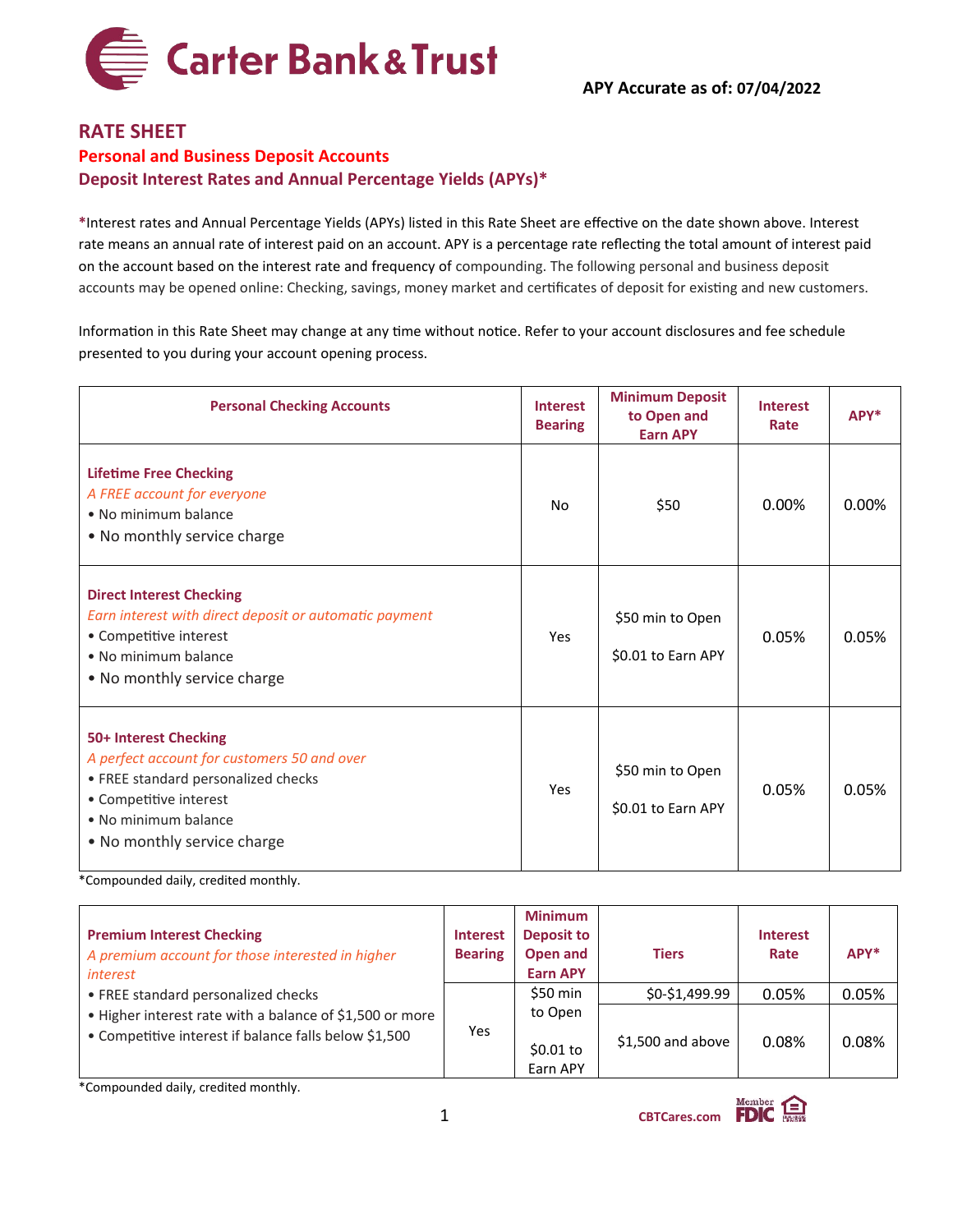## **APY Accurate as of: 07/04/2022**

| <b>Business Checking Accounts</b>                                                                                                                                                                                            | <b>Interest</b><br><b>Bearing</b> | <b>Minimum Deposit</b><br>to Open and<br><b>Earn APY</b> | <b>Interest</b><br>Rate | APY*  |
|------------------------------------------------------------------------------------------------------------------------------------------------------------------------------------------------------------------------------|-----------------------------------|----------------------------------------------------------|-------------------------|-------|
| <b>Lifetime Free Business Checking</b><br>Perfect for most businesses<br>• 1,000 FREE monthly transaction items<br>• No minimum balance<br>• No monthly service charge<br>. Up to \$10,000 currency deposited per month FREE | No.                               | \$50                                                     | 0.00%                   | 0.00% |

\*Compounded daily, credited monthly.

| <b>Business Interest Checking</b><br>Ideal for many businesses, including sole<br>proprietorships | <b>Interest</b><br><b>Bearing</b> | <b>Minimum</b><br><b>Deposit to</b><br>Open and<br><b>Earn APY</b> | <b>Tiers</b>      | <b>Interest</b><br>Rate | $APY^*$ |
|---------------------------------------------------------------------------------------------------|-----------------------------------|--------------------------------------------------------------------|-------------------|-------------------------|---------|
| and not-for-profits<br>• 1,000 FREE monthly transaction items<br>• Competitive interest           | Yes.                              | \$50 min to<br>Open                                                | \$0-\$4,999.99    | 0.10%                   | 0.10%   |
| • Up to \$10,000 currency deposited per month FREE                                                |                                   | \$0.01 to<br>Earn APY                                              | \$5,000 and above | 0.15%                   | 0.15%   |

\*Compounded daily, credited monthly.

## **To open other deposit accounts and/or participate in any promotional offers, visit one of our branches,** *CBTCares.com***/Locations.**

| <b>Money Market Accounts</b><br><b>Personal and Business</b>          | <b>Interest</b><br><b>Bearing</b> | <b>Minimum Deposit</b><br>to Open and<br><b>Earn APY</b> | <b>Tiers</b>           | <b>Interest</b><br>Rate | APY*  |
|-----------------------------------------------------------------------|-----------------------------------|----------------------------------------------------------|------------------------|-------------------------|-------|
| \$50 min to open<br>Carter Money Market<br>Yes<br>\$2,500 to earn APY |                                   | \$0-\$2,499.99                                           | 0.00%                  | 0.00%                   |       |
|                                                                       | \$2,500-\$24,999.99               | 0.10%                                                    | 0.10%                  |                         |       |
|                                                                       | \$25,000-\$49,999.99              | 0.11%                                                    | 0.11%                  |                         |       |
|                                                                       | \$50,000-\$99,999.99              | 0.13%                                                    | 0.13%                  |                         |       |
|                                                                       |                                   |                                                          | \$100,000-\$499,999.99 | 0.15%                   | 0.15% |
|                                                                       | \$500,000-\$999,999.99            | 0.19%                                                    | 0.19%                  |                         |       |
|                                                                       | \$1,000,000-\$2,499,999.99        | 0.25%                                                    | 0.25%                  |                         |       |
|                                                                       | \$2,500,000-\$4,999,999.99        | 0.27%                                                    | 0.27%                  |                         |       |
|                                                                       | \$5,000,000 and above             | 0.30%                                                    | 0.30%                  |                         |       |

**\***Compounded daily, credited monthly. *Visit one of our branches, CBTCares.com/Locations, for any promotional offers.*